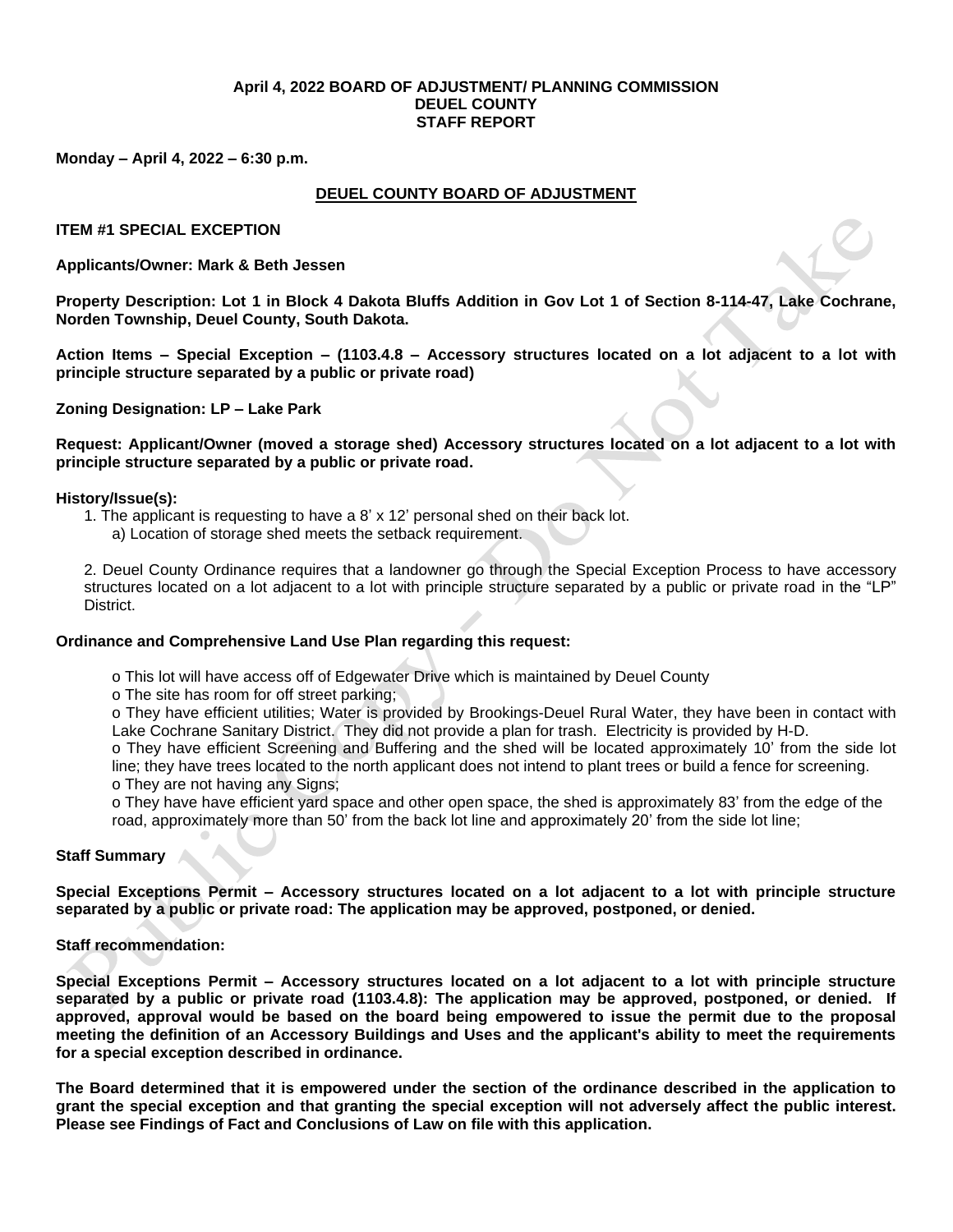# **ITEM # 2 SPECIAL EXCEPTION**

#### **Applicants/Owners: Jeffrey & Darlene Abraham**

**Property Description: Lots 13 & 14 Lake Alice Shores in SW1/4 of Section 7-116-48, Lake Alice, Altamont Township, Deuel County, South Dakota.**

**Action Items – Special Exception – (1103.4.9 – Storage)**

**Zoning Designation: LP – Lake Park**

**Request: Applicants/Owners to build a storage shed on their property.**

#### **History/Issue(s):**

1. The applicant is requesting to build 36' x 56' personal storage shed. a) Location of storage shed meets the setback requirement.

2. Deuel County Ordinance requires that a landowner go through the Special Exception Process to have storage in the "LP" District.

# **Ordinance and Comprehensive Land Use Plan regarding this request:**

- o This lot has an existing access off of Lake Alice Drive which is maintained by property owners;
- o The site has room for off street parking;
- o They have efficient utilities; water is provided by Brookings-Deuel Rural Water, they have a septic tank. They take their trash home. Electricity is provided by H-D.
- o They have efficient trees planted for Screening and Buffering;
- o They are not having any Signs;
- o They have have efficient yard space and other open space, the shed is approximately 150' from the road,

# approximately 137' from the high water mark and approximately 10' from the side lot line;

# **Staff Summary**

**Special Exceptions Permit – Storage: The application may be approved, postponed, or denied.** 

**Staff recommendation:** 

**Special Exceptions Permit – Storage (1103.4.9): The application may be approved, postponed, or denied. If approved, approval would be based on the board being empowered to issue the permit due to the proposal meeting the definition of a Storage and the applicant's ability to meet the requirements for a special exception described in ordinance.** 

**The Board determined that it is empowered under the section of the ordinance described in the application to grant the special exception and that granting the special exception will not adversely affect the public interest. Please see Findings of Fact and Conclusions of Law on file with this application.**

# **ITEM #3 VARIANCE**

**Applicants/Owners: Craig & Darla Jelen**

**Property Description: Rhyne Third Addition in E1/2SW1/4 of Section 18-116-49, Goodwin Township, Deuel County, South Dakota.**

**Action Items – Variance – ( 1208 – Shelterbelt Setback Requirements)**

**Zoning Designation: AG – Agricultural**

**Request: Applicants/Owners to plant a shelterbelt that is closer than the ordinance allows.**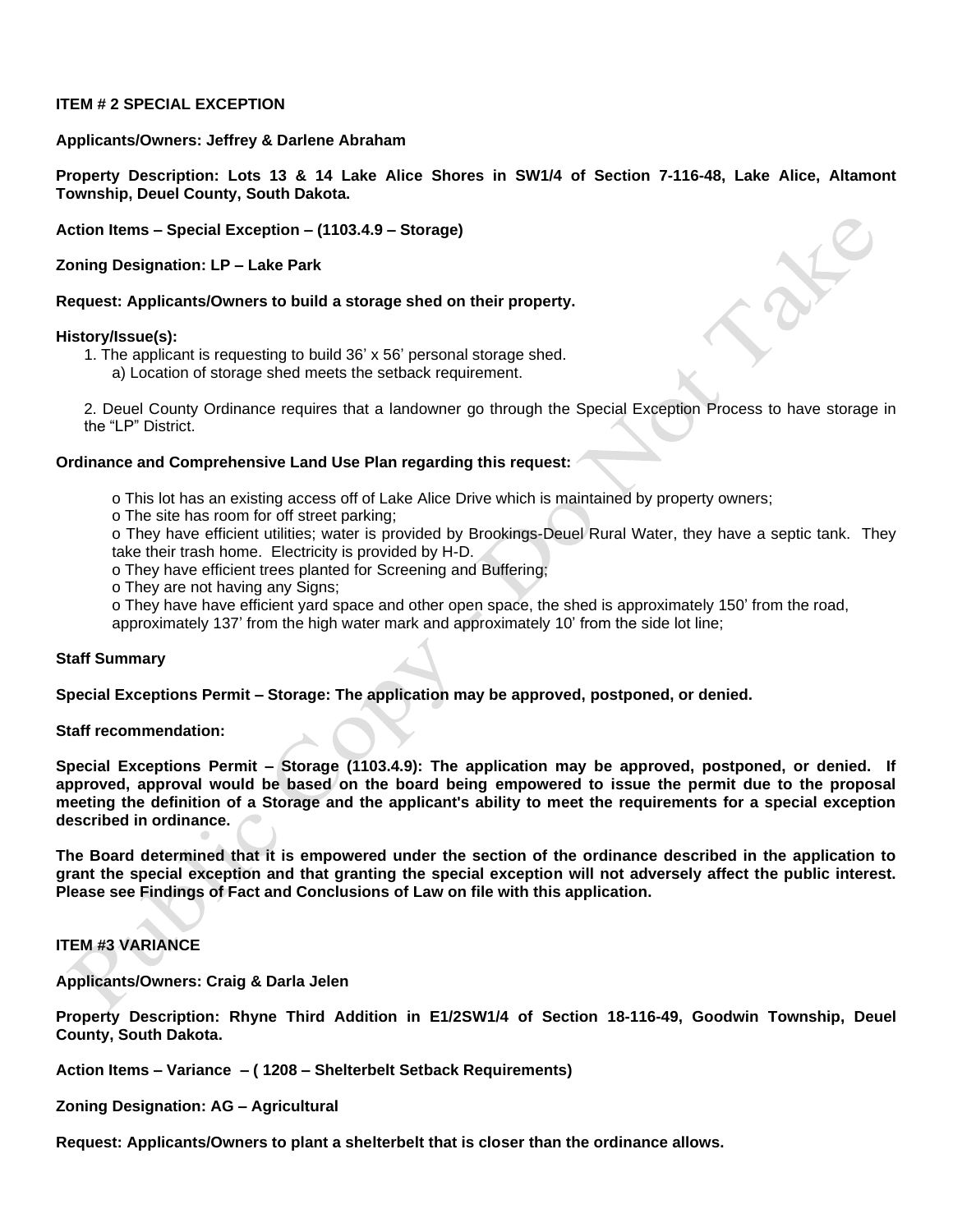# **Specifics of Property/Request:**

- 1. The Jelen's recently purchased the platted land of 12 acres with existing shelterbelt from family.
- 2. The Jelen's would like to build a house and some outbuildings in the future on this property behind the existing shelterbelt.
- 3. They seek to plant 4 rows of trees starting approximately 108' north the road right-of-way in front of the existing older shelterbelt that looks rough.
- 4. This property is located north of a county road that has a 50' road right-of-way.
- 5. The Jelen's have received written permission from south, north and west property owners. The property owners to the west and north are also aware that shelterbelt will be located within 150' from the adjoining property line (approximately 25' from the property lines).

# **Ordinance/Variance History regarding this request:**

Section 1208

- 1. The Zoning Ordinance requires a 150' of a public road right-of-way on the north and west sides of roads. Shelterbelts shall not be established within 150' of adjoining property lines without written permission of adjoining property owners.
- 2. The board received requests for planting within the 150' from the road right-of-way and in the past the board has granted to plant a shelterbelt 50' of a public road right-of-way on the north side of road.

# **Staff Summary**

Section 1208

The Board has to decide whether the issuance of a shelterbelt less than 150' of a public road right-of-way on the north side of road would not produce undue hardship or be substantial detriment to adjacent property.

# **Staff recommendation:**

**Variance Permit – Shelterbelt Setback Requirements (1208): The application may be approved, postponed, or denied. If approved, approval would be based on the board:**

> 1. That the intent of a shelterbelt is to protect yard, lots, buildings, livestock and residences recreation and wildlife from wind. This shelterbelt would also prior screening with reference to this request and warrants relaxation of the road right-of-way setback requirements.

**Denial** would be based upon**:**

1. Granting this variance would confer special privilege that is denied by this ordinance to other property in the district.

**The Board could deny the Variance on the basis that the circumstances surrounding this request are not so unique in nature to necessitate granting special privilege to this applicant which is denied to other properties in this zoning district. Please refer to the Findings of Fact and Conclusions of Law on file with the application.**

# **ITEM #4 SPECIAL EXCEPTION**

**Applicant/Owner: Joel Wipf**

**Property Description: S270' E1030' & N280' S550' W555' E1030' in S1/2NE1/4 of Section 25-113-48, Scandinavia Township, Deuel County, South Dakota.**

**Action Items – Special Exception – (1101.03.16 – Section 1210) Extended Home Occupation (Metal Fabrication Shop)** 

**Zoning Designation: AG – Agricultural**

**Request: Applicant/Owner to operate an Extended Home Occupation (Metal Fabrication Shop)** 

**History/Issue(s):**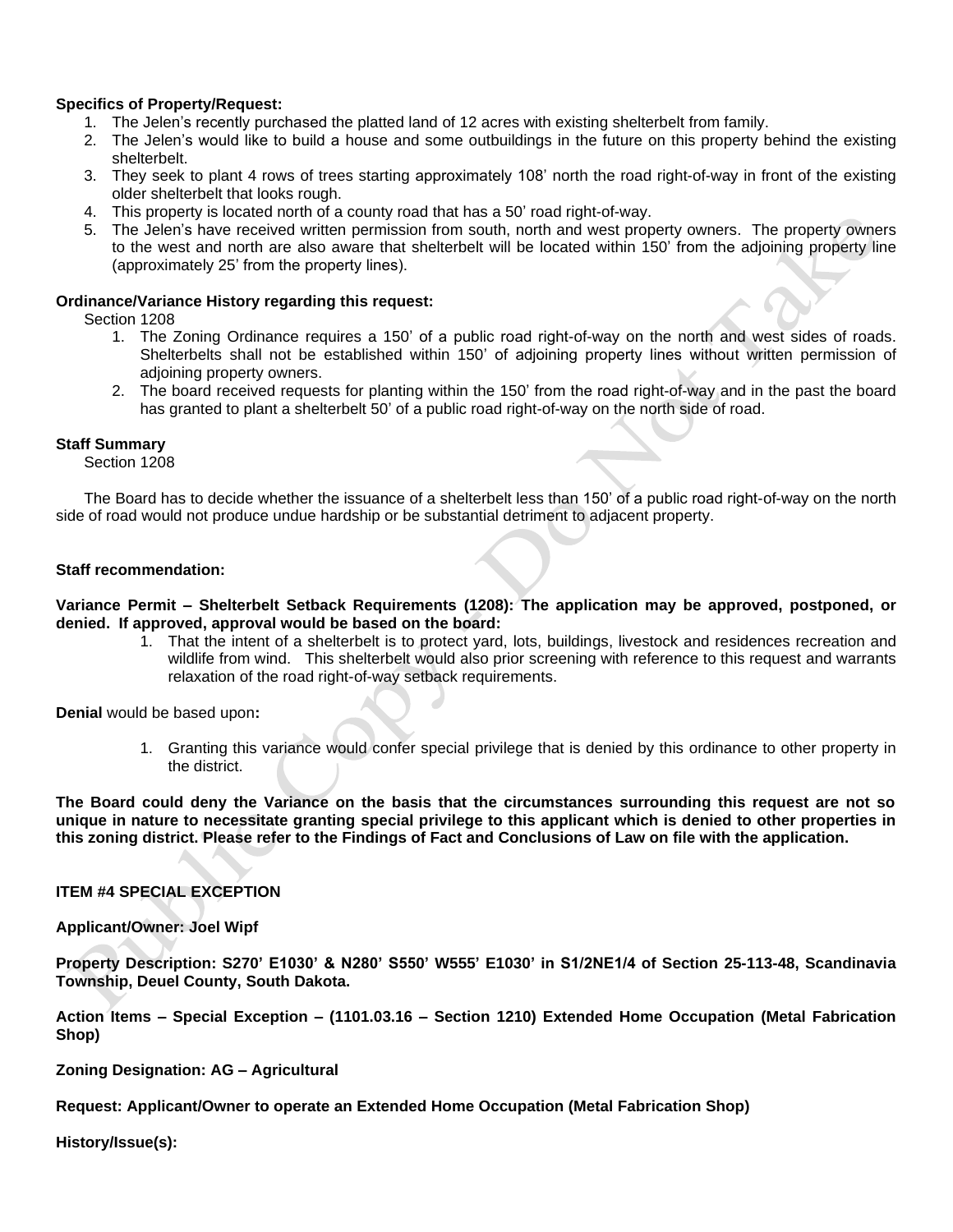Specifics of Request:

- 1. Wipf purchased this property in 2013 and it contains 9.92 acres.
- 2. Access to this property is 484<sup>th</sup> Ave which is a township road.
- 3. Due to change in previous occupation**,** which was construction, he would like to pursue work from home.

4. The applicant is requesting to operate an Extended Home Occupation (Metal Fabrication Shop) in existing accessory building.

- a) Location of existing shed meets the setback requirement.
- b) Work would include forming, welding and assembly.
- 5. No new accessory buildings are proposed at this time.

6. Deuel County Ordinance requires that a landowner go through the Special Exception Process to to operate an Extended Home Occupation in the "AG" District.

# **Ordinance and Comprehensive Land Use Plan regarding this request:**

o This lot will have access off of 484<sup>th</sup> Ave which is maintained by Scandinavia Township:

o The site has room for off street parking;

o They have efficient utilities; water is provided by Brookings-Deuel Rural Water, they have to have a septic tank for future house. They will burn/have a trash service for trash. Electricity- 3 phase power is provided by H-D.

o They have efficient Screening and Buffering and the existing shed is located approximately 500' from the road right-of-way and there are existing trees located to north and west;

o They are going to have an on-site Signs – 8' x 8' located outside of the road right-of-way.

o They have have efficient yard space and other open space, the shed is approximately 500' from the road rightof-way, approximately 140' from side lot line to the south, approximately 200' from side lot line to the north and approximately 90' from the side lot line to the east.

# **Staff recommendation:**

**Special Exceptions Permit – Extended Home Occupation (Metal Fabrication Shop): The application may be approved, postponed, or denied. If approved, approval would be based on the board being empowered to issue the permit due to the proposal meeting the definition of an Extended Home Occupation and Uses and the applicant's ability to meet the requirements for a special exception described in ordinance. Staff recommends the following conditions be agreed to in a letter of assurance signed by the applicant(s):**

- 1. Individuals engaged in such occupation shall consist of family members residing on the premises and near the residence and up to three (3) non -family members.
- 2. Off-premises signage associated with the extended home occupation will be limited to South Dakota Department of Transportation (SDDOT) commercial, directional signs, also know as "Blue Signs".
- 3. On-premises signage may be permitted by the Zoning Officer subject to the following:
	- a) A maximum of 16 square feet of sign area will be allowed.
		- b) Sign will be non-illuminated.
- 4. No traffic shall be generated by such extended home occupation in greater volumes than would normally be expected in a residential neighborhood, and any need of parking generated by the conduct of such extended home occupation shall be provided off the street and other than in a required front yard.
- 5. No equipment or process shall be used in such extended home occupation which creates noise, vibration, glare, fumes, odors, or electrical interference detectable to the normal senses off the lot. In the case of electrical interference, no equipment or process shall be used which creates visual or audible interference in any radio or television receivers off the premises or causes fluctuations in line voltage off the premises.
- The Conditional Use permit for the extended home occupation is non-transferable. Subsequent owners/operators will be required obtain a separate conditional use permit in order to continue the use for which this permit is granted.
- 7. Any failure to comply with the terms of this agreement will be deemed a violation of the terms of this Conditional Use permit. Violations will be determined by the Deuel County Zoning Officer. If violations are substantiated the Board of Adjustment may hold a hearing to consider revocation of this Special Exception Permit.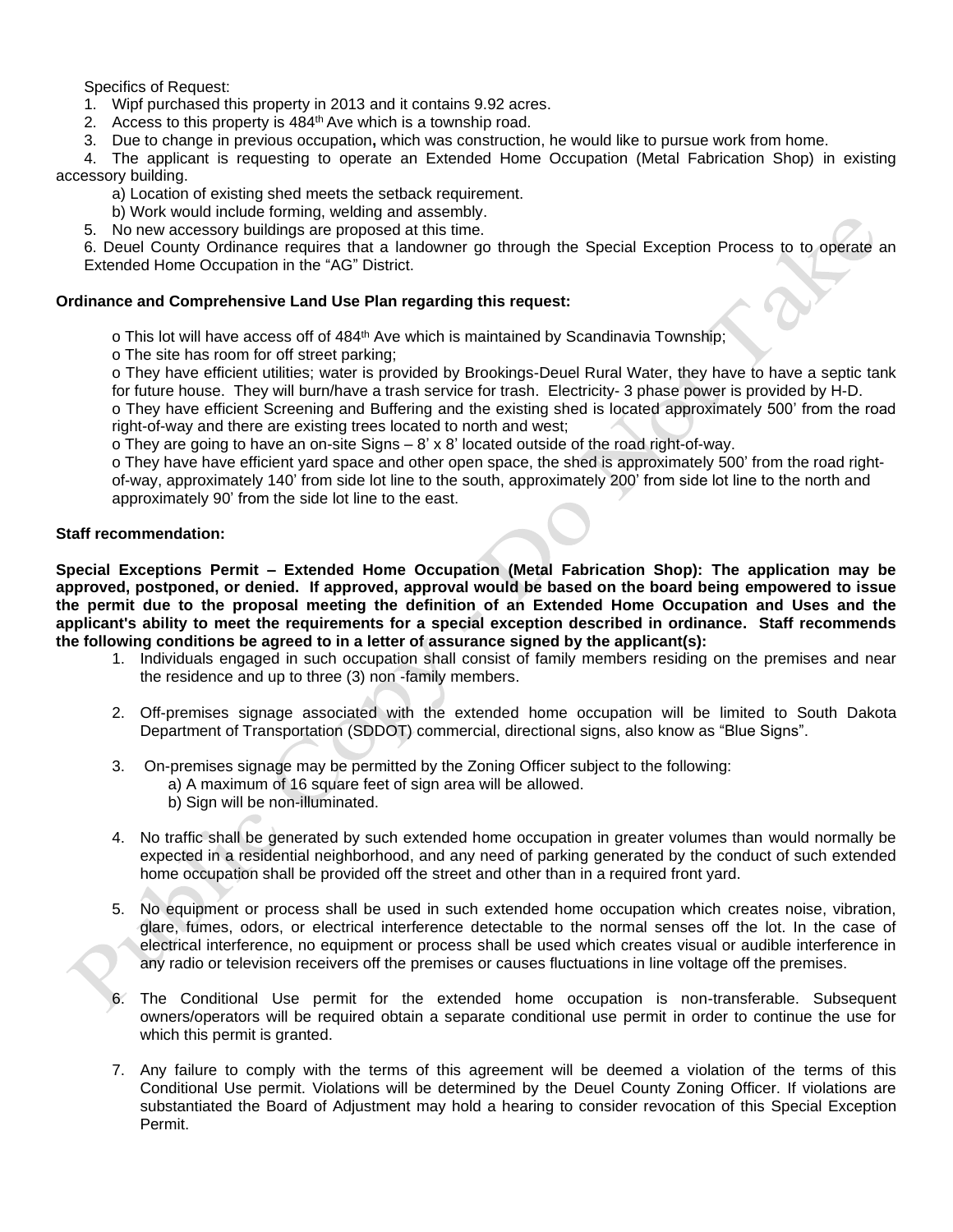**The Board determined that it is empowered under the section of the ordinance described in the application to grant the special exception and that granting the special exception will not adversely affect the public interest. Please see Findings of Fact and Conclusions of Law on file with this application.**

**ITEM #5 VARIANCE**

**Applicant/Owner: Tyler Broksieck**

**Property Description: Outlot 2 & N'LY 50' Railroad ROW in NW1/4 of Section 28-116-50, Goodwin Township, Deuel County, South Dakota**

**Action Items – Variance – (Section 1101.04 Area Regulations)**

**Zoning Designation: AG – Agricultural**

**Request: Applicants/Owners to build a new machine shed and breezeway to an existing house with less than 150' from the front yard.** 

#### **Specifics of Property/Request:**

- 1. Broksieck has owned this parcel which contains 10.55 acres since 2007.
- 2. Broksiecks would like to build a new machine shed and breezeway to an existing house with less than 150' from the front yard.
- 3. The existing house is approximately 30' from the ROW and they would like to add approximately 16' x 20' breezeway to house and then an approximately 40' x 60' machine shed/garage that will not be closer to the road right-of-way than other property lines.
- 4. This property is located east of a county road that has a 50' road right-of-way.

#### **Ordinance/Variance History regarding this request:**

Section 1101.04.2 Area Regulations requires the setback to be 150 feet from road right-of-way. However, Section 1101.04.8 gives the Board the authority to decrease that setback if *building additions that are no closer to the right-ofway or other property lines* occurs. The Board is working on updating the current ordinance and will have this section clearer and more defined.

#### **Staff Summary**

Section 1101.04 Area Regulations

The Board has to decide whether the issuance of a new machine shed and breezeway to an existing house with less than 150' from the front yard on the east side of road would not produce undue hardship or be substantial detriment to adjacent property.

# **Staff recommendation:**

**Variance Permit – Section 1101.04 (Area Regulations): The application may be approved, postponed, denied or disregard. If approved, approval would be based on the board:**

1. That the intent of a 150' setback from a road right-of-way is a visual and safety issue. However, in this situation the proposed breezeway and machine shed/garage additions to the house which are no closer to the right-of-way or other property lines occurs than existing structure (house).

Denial would be based upon**:**

2. Denial of this variance application due to the breezeway and machine shed/garage additions are no closer to the right-of-way or other property lines than existing structure (house).

**The Board could deny the Variance on the basis that the circumstances surrounding this request are not so unique in nature to necessitate granting special privilege to this applicant which is denied to other properties in this zoning district. Please refer to the Findings of Fact and Conclusions of Law on file with the application.**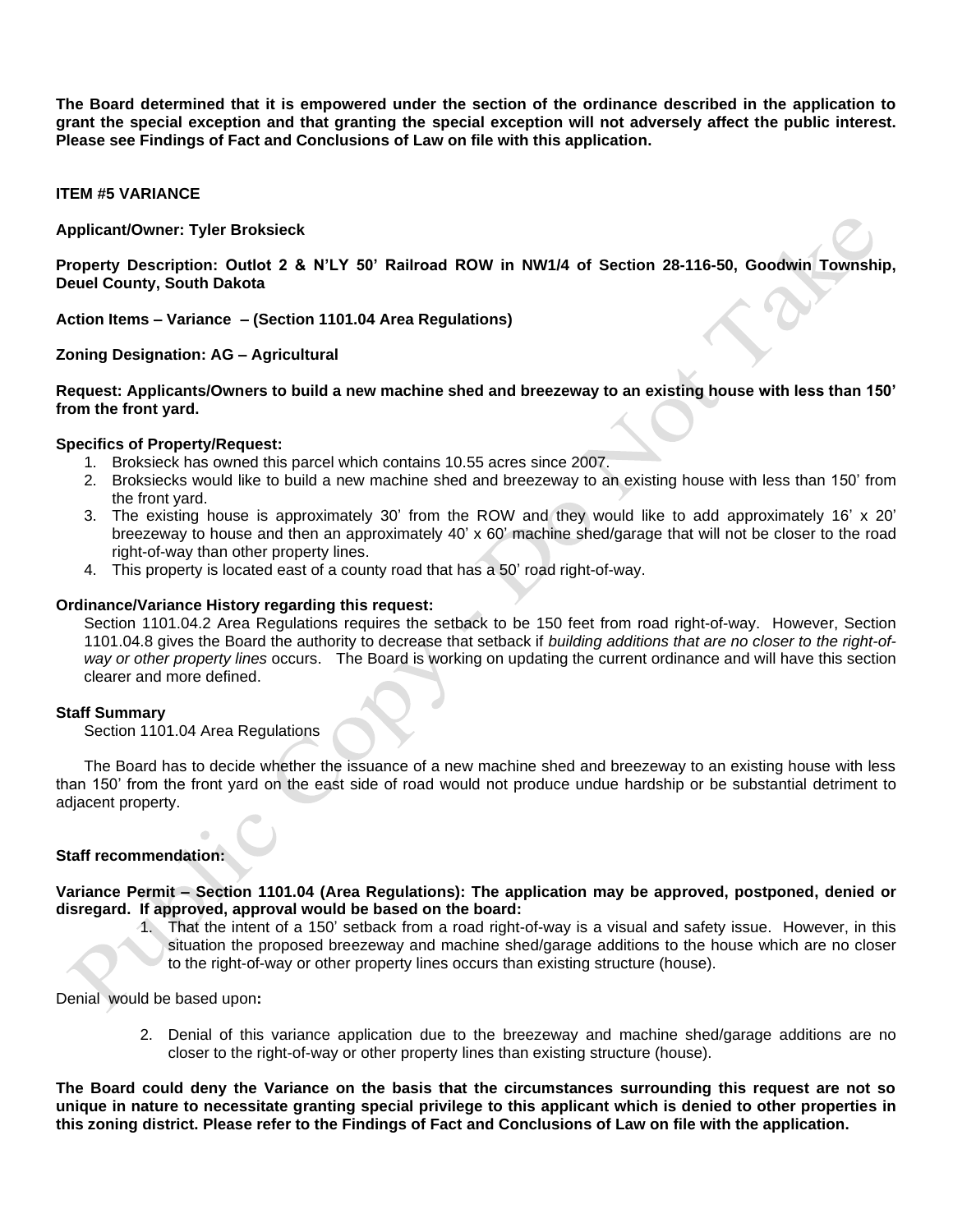# **ITEM # 6 PLAT**

**Applicants/Owners: Antony Weber, William T Weber and Mary Spartz**

**Property Description: Weber Addition in SE1/4 of Section 22, Township 117 North, Range 49 West of the 5th P.M., Deuel County, South Dakota.**

**Request: Plat a 8.25 acres irregular shaped parcel for estate planning purposes.** 

**Action Item –Plat approval.**

**ITEM # 7 PLAT**

**Applicant/Owner: Toben Limited Partnership**

**Property Description: Magedanz Second Addition in SE1/4 of Section 32, Township 117 North, Range 48 West of the 5th P.M., Deuel County, South Dakota.**

**Request: Plat 15.41 acres for estate transferring purposes.** 

**Action Item –Plat approval.**

**ITEM # 8 VACATION OF PLATS**

**Applicant/Owner: Global Dairy Limited Partnership**

**Property Descriptions:**

#### **GLOBAL DAIRY ADDITION LOCATED IN THE SOUTHWEST QUARTER AND THE SOUTHEAST QUARTER OF SECTION 21, TOWNSHIP 113 NORTH, RANGE 50 WEST OF THE 5TH P.M., DEUEL COUNTY, SOUTH DAKOTA.**

#### **Request**:

The affiant, as the owner of Global Dairy Addition Located in the Southwest Quarter and the Southeast Quarter of Section 21, Township 113 North, Range 50 West of the 5th P.M., Deuel County, South Dakota, recorded in Packet 40E in the Office of the Register of Deeds, Deuel County, South Dakota, hereby executes this instrument to vacate said Global Dairy Addition Located in the Southwest Quarter and the Southeast Quarter of Section 21, Township 113 North, Range 50 West of the 5th P.M., Deuel County, South Dakota. The said property is 111.67 Acres in size and it is the intention of this affiant to vacate said property.

# **Property Descriptions:**

# **ARIEAN AND SHERMAN SECOND ADDITION LOCATED IN THE SOUTHEAST QUARTER AND THE SOUTHWEST QUARTER OF SECTION 21, TOWNSHIP 113 NORTH, RANGE 50 WEST OF THE 5TH P.M., DEUEL COUNTY, SOUTH DAKOTA.**

#### **Request:**

The affiant, as the owner of Ariean and Sherman Second Addition Located in the Southeast Quarter and the Southwest Quarter of Section 21, Township 113 North, Range 50 West of the 5th P.M., Deuel County, South Dakota, recorded in Packet 50F in the Office of the Register of Deeds, Deuel County, South Dakota, hereby executes this instrument to vacate said Ariean and Sherman Second Addition Located in the Southeast Quarter and the Southwest Quarter of Section 21, Township 113 North, Range 50 West of the 5th P.M., Deuel County, South Dakota. The said property is 37.4 Acres in size and it is the intention of this affiant to vacate said property.

#### **Action Item –Vacations approval.**

**ITEM # 9 PLAT**

# **Applicant/Owner: Global Dairy Limited Partnership**